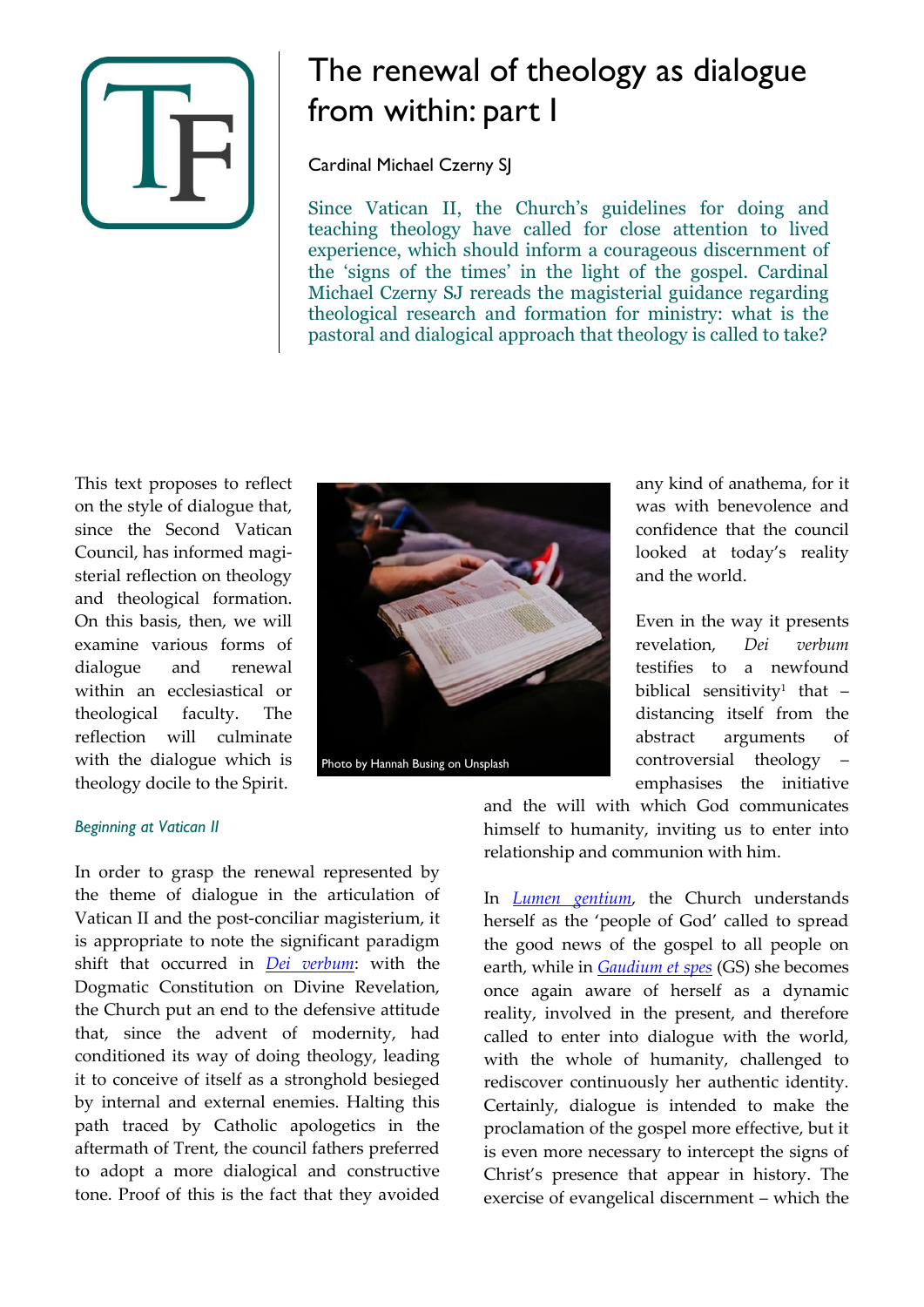faithful exercise with the *sensus fidei*, their instinct of faith – allows us to 'to hear, distinguish and interpret the many voices of our age, and to judge them in the light of the divine word,' so as to discover in human social life a *locus*, a place and a counterpoint, in which the Church has the opportunity to know herself more deeply in the 'constitution given her by Christ' so 'that she can understand it more penetratingly, express it better, and adjust it more successfully to our times.' (GS §44)

The great change that Vatican II introduced in the way the Church presents itself to the world could not fail to have enormous repercussions on the way of understanding theology as formation for ministry, whether ordained, religious or lay.

#### *Dialogue within the teaching Church*

Vatican II's decree on priestly training, *[Optatam](https://www.vatican.va/archive/hist_councils/ii_vatican_council/documents/vat-ii_decree_19651028_optatam-totius_en.html)  [totius](https://www.vatican.va/archive/hist_councils/ii_vatican_council/documents/vat-ii_decree_19651028_optatam-totius_en.html)* (OT), is emphatic that ecclesiastical studies 'be more suitably aligned and … harmoniously work toward opening more and more the minds of the students to the mystery of Christ. For it is this mystery which affects the whole history of the human race, [and] continually influences the Church' (OT §14).

To implement this conciliar decree, Pope Paul VI prepared an apostolic constitution meant to orient and direct ecclesiastical studies in the light of the council. The foreword of *[Sapientia](http://www.vatican.va/content/john-paul-ii/en/apost_constitutions/documents/hf_jp-ii_apc_15041979_sapientia-christiana.html)  [Christiana](http://www.vatican.va/content/john-paul-ii/en/apost_constitutions/documents/hf_jp-ii_apc_15041979_sapientia-christiana.html)* (SC) draws especially on the council's *Gaudium et spes* and *[Gravissimum educationis,](https://www.vatican.va/archive/hist_councils/ii_vatican_council/documents/vat-ii_decl_19651028_gravissimum-educationis_en.html)*  and on Paul VI's encyclicals *[Evangelii nuntiandi](http://www.vatican.va/content/paul-vi/en/apost_exhortations/documents/hf_p-vi_exh_19751208_evangelii-nuntiandi.html)* (EN) and *[Populorum progressio.](http://www.vatican.va/content/paul-vi/en/encyclicals/documents/hf_p-vi_enc_26031967_populorum.html)* 

The Church of Christ strives to bring the Good News to every sector of humanity so as to be able to convert the consciences of human beings, both individually and collectively, and to fill with the light of the Gospel their works and undertakings, their entire lives, and, indeed, the whole of the social environment in which they are engaged. (SC §I quoting EN §18 and GS §58)

However, Paul VI did not have the time to promulgate *Sapientia Christiana*, so this was taken up by his successor, John Paul II, in the first year of his pontificate, and published on 15 April 1979.

Nearly forty years later, *aggiornamento* or renewal is urgently needed, and Pope Francis offers it 'with thoughtful and prophetic determination' in an apostolic constitution 'on ecclesiastical universities and faculties' entitled *[Veritatis](https://press.vatican.va/content/salastampa/en/bollettino/pubblico/2018/01/29/180129c.html)  [gaudium](https://press.vatican.va/content/salastampa/en/bollettino/pubblico/2018/01/29/180129c.html)* (VG)*,* signed on 8 December 2017. Eighteen months later, Pope Francis commented on it himself, when he [addressed a confer](https://www.vatican.va/content/francesco/en/speeches/2019/june/documents/papa-francesco_20190621_teologia-napoli.html)[ence in Naples](https://www.vatican.va/content/francesco/en/speeches/2019/june/documents/papa-francesco_20190621_teologia-napoli.html) at the San Luigi Section of the Pontifical Theological Faculty of Southern Italy.<sup>2</sup>

Taking up the former documents*,* the foreword of the new constitution adds highlights of the Church's social teaching from: John Paul II's *[Laborem exercens,](http://www.vatican.va/content/john-paul-ii/en/encyclicals/documents/hf_jp-ii_enc_14091981_laborem-exercens.html) [Sollicitudo rei socialis](http://www.vatican.va/content/john-paul-ii/en/encyclicals/documents/hf_jp-ii_enc_30121987_sollicitudo-rei-socialis.html)* and *[Cent](http://www.vatican.va/content/john-paul-ii/en/encyclicals/documents/hf_jp-ii_enc_01051991_centesimus-annus.html)[esimus annus](http://www.vatican.va/content/john-paul-ii/en/encyclicals/documents/hf_jp-ii_enc_01051991_centesimus-annus.html)*; Benedict XVI's *[Caritas in veritate;](http://www.vatican.va/content/benedict-xvi/en/encyclicals/documents/hf_ben-xvi_enc_20090629_caritas-in-veritate.html)* and Pope Francis's *[Evangelii gaudium,](https://www.vatican.va/content/francesco/en/apost_exhortations/documents/papa-francesco_esortazione-ap_20131124_evangelii-gaudium.html) [Laudato](http://www.vatican.va/content/francesco/en/encyclicals/documents/papa-francesco_20150524_enciclica-laudato-si.html)  [si'](http://www.vatican.va/content/francesco/en/encyclicals/documents/papa-francesco_20150524_enciclica-laudato-si.html),* and we can add the more recent *[Fratelli tutti.](https://www.vatican.va/content/francesco/en/encyclicals/documents/papa-francesco_20201003_enciclica-fratelli-tutti.html)*

With *Evangelii gaudium*, Pope Francis declares the need to rethink every area of ecclesial activity in a missionary key. Theological studies must embrace this priority and accept the challenge of confronting the new configuration of the world that keeps on emerging from globalisation, a process which began coming to light about ten years after the council.<sup>3</sup>

It is on the teachings of Vatican II that Pope Francis draws, his gaze fixed on today's major challenges to humanity and the Church. The problem to be faced by theologians as well as pastors is not only that of announcing God in a secularising, pluralising world (the question of truth), but how to announce God as a loving parent with a personal face and merciful heart, to those who suffer in the many peripheries of injustice. This is a question of ecclesial identity, for how we proclaim God indicates who we are as Church.



#### **The renewal of theology as dialogue from within: part I**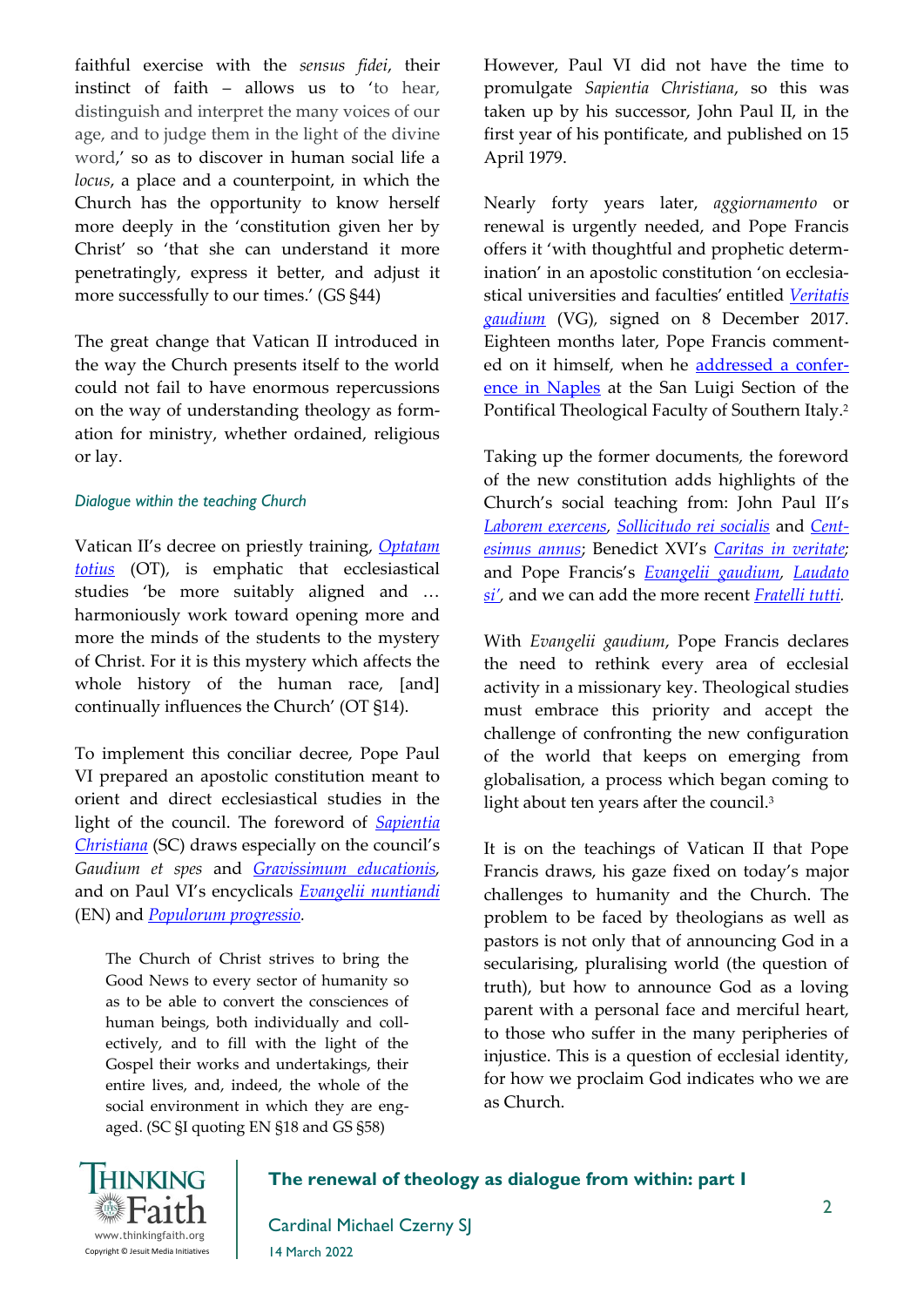'No service of faith', said the 1995 Jesuit General Congregation, 'without promotion of justice, entry into cultures, openness to other religious experiences'.<sup>4</sup> How can you serve faith as intellectual charity, one might ask, if you stand aloof from historical charity as the defence of human dignity in its various beleaguered aspects? Without the struggle for justice, faith risks becoming abstracted from reality, being reduced to insignificance, being confined to ritual as an end in itself. At the same time, however, the commitment to justice needs to be nourished by living, reflective and educated faith, otherwise it descends into ideology. 'No promotion of justice without communicating faith, transforming cultures, collaboration with other traditions'.<sup>5</sup>

Although I have identified conciliar and papal documents as well as a Jesuit one, the import is not primarily an itinerary of ideas or doctrines. Rather, thanks to the people of God's 'persevering commitment to a social and cultural meditation on the Gospel' in different geographic areas and in dialogue with diverse cultures, the 'rich legacy of analysis and direction' from Vatican II and the Church's social teaching have 'been tested and enriched, as it were "on the ground"' (VG §3). This pastoral experience is what crucially serves to re-focus and to reground ecclesiastical studies.

#### *Pastoral basis for dialogue within theology and its renewal*

From its very first lines, *Veritatis gaudium* exhorts the ecclesiastical faculties to lay the foundations of their own academic commitment in a continuous effort to adapt and match the real life of the Church:

The People of God makes its pilgrim way along the paths of history, accompanying in solidarity the men and women of all peoples and cultures, in order to shed the light of the Gospel upon humanity's journey towards the new civilization of love. Closely linked to the Church's evangelizing mission, which flows from her very identity as completely committed to promoting the authentic and integral growth of the human family towards its definitive fullness in God, is the vast multidisciplinary system of ecclesiastical studies. (VG §1)

Ecclesiastical studies, then, offer

… a sort of providential cultural laboratory in which the Church carries out the performative interpretation of the reality brought about by the Christ event and nourished by the gifts of wisdom and knowledge by which the Holy Spirit enriches the People of God in manifold ways – from the *sensus fidei fidelium* to the magisterium of the bishops, and from the charism of the prophets to that of the doctors and theologians. (VG §3)

Such studies should be 'at the service of the path of a Church that increasingly puts evangelization at the center.'<sup>6</sup>

No significant difference emerges when comparing the forewords of *Veritatis gaudium* and of *Sapientia Christiana*: the objectives indicated by both converge on the same urgencies and goals. This is noteworthy: if, since 1979 the project for the renewal of theological studies remains substantially focused on the same objectives, it means that, despite many good efforts so far, there is still much to do. At Naples, Pope Francis reminded the ecclesial faculty of what John Paul II had laid out, but which the universities and faculties had largely ignored.

What *Veritatis gaudium* offers afresh, however, is encouragement to pursue the direction outlined by the apostolic constitution of Paul VI and John Paul II, specifying it further in the light of today's social and religious reality, ever more pluralistic and yet pressured towards uniformity by globalisation.

Now *attention* and *courage* are two complementary hermeneutical keys – at once evangelical and pastoral, methodological and theological –



#### **The renewal of theology as dialogue from within: part I**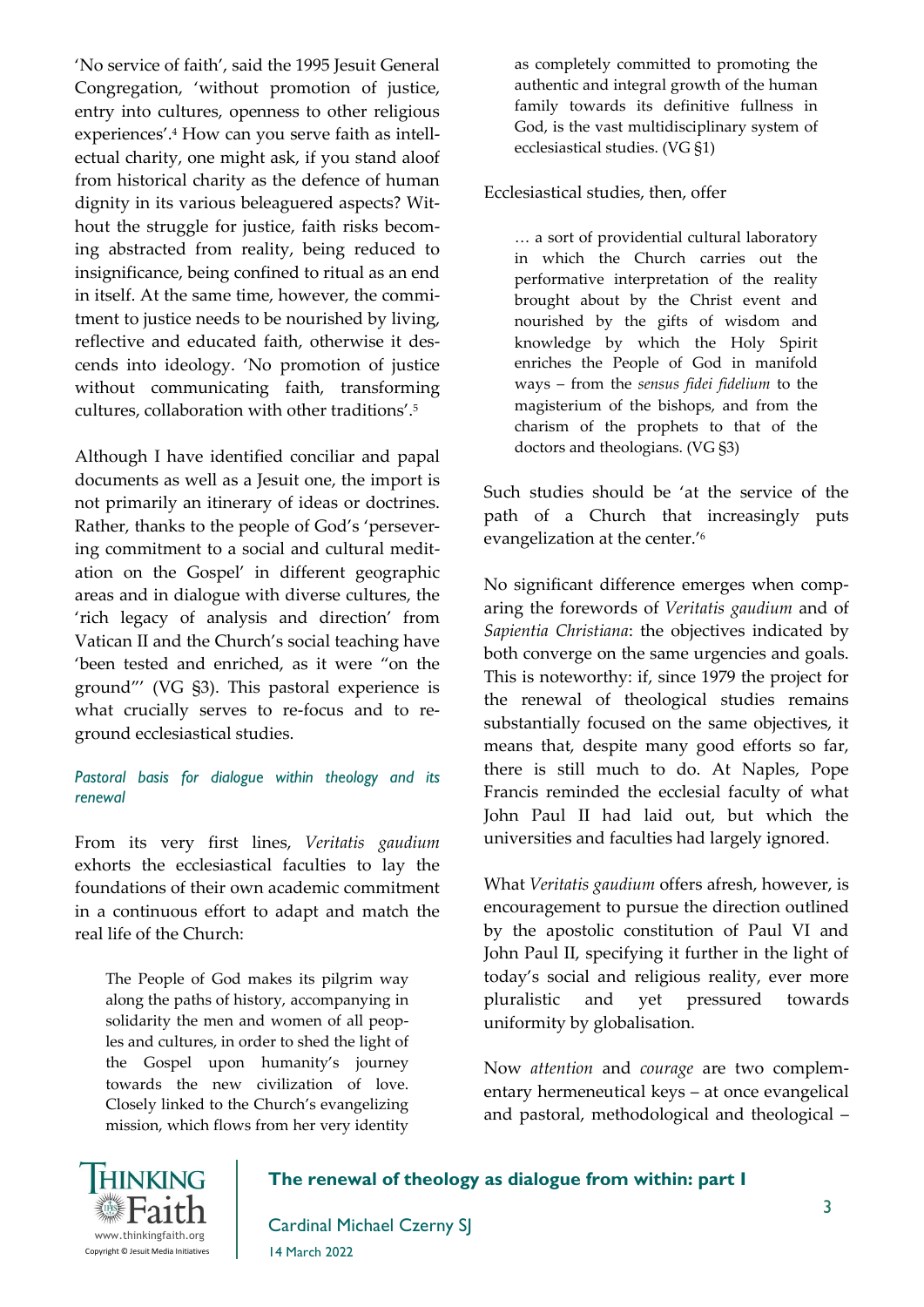which allow us to appreciate how *Veritatis gaudium* can henceforth orient ecclesiastical studies.

### *Attention to the kerygma and to the poor*

We start with the incarnation. Make emptying oneself an intrinsic element of attention to the world. Theologians, keep on 'opening [your] heart to divine love and seeking the happiness of others just as [your] heavenly Father does.' (EG §92)

The first, urgent and enduring criterion is to contemplate 'the ever fresh and attractive good news of the Gospel of Jesus Christ, which continues to take flesh in the life of the Church and of humanity.'<sup>7</sup> 'In dialogue with cultures and religions, the Church announces the Good News of Jesus and the practice of evangelical love which He preached as a synthesis of the whole teaching of the Law, the message of the Prophets and the will of the Father.'<sup>8</sup>

Attention means being more alert to contexts, realities and diversity when elaborating theology. This requires both theologian and student to pay attention to the concrete situations and challenges around them (social, political, cultural, ecclesial, economic and, in one word, 'pastoral'), so that theological formation might engage and respond more effectively.

True attention inevitably takes the form of compassion, to be inwardly touched by the oppressed life many live, nearby or far away; touched by the forms of slavery at work today, by the social wounds, the violence, the wars and the enormous injustices suffered everywhere. 'Without compassion, drawn from the Heart of Christ, theologians risk being swallowed up in the condition of privilege of those who prudently place themselves outside the world and share nothing risky with the majority of humanity.'<sup>9</sup>

This is confirmed by one of the four cardinal principles that Francis assumes in *Evangelii gaudium* and applies in *Laudato si'*: 'reality is superior to the idea'.<sup>10</sup> The axiom warns against tackling problems in an abstract way, since such a way of proceeding can lead to 'depersonalising' contexts, when instead we should always start from real contact with the real dramas of humanity. It is this adherence to the real that makes theological attention authentic, because: 'The kerygma has a clear social content: at the very heart of the Gospel is life in community and engagement with others. The content of the first proclamation has an immediate moral implication centred on charity.' (EG §177)

Precisely for this reason, Catholic faculties are urged to become laboratories of ecclesial reflection nourishing the self-understanding of the local Churches, so as to help generate new, faith-filled pastoral paradigms that can be effective in facing current global crises as well as future ones.

## *The courage of discernment and dialogue*

If attention is a quality of the mind which leads to compassion, courage is a quality of the heart which, despite many difficulties, sustains discernment and dialogue. Pope Francis recommends pressing forward to the limits and telling it like it is. This 'essential quality in Christian life' is called *parrhesia*: 'having the heart turned to God, believing in his love (cf. 1 Jn 4:16)'.<sup>11</sup> And he adds patient endurance, in order to move forward without giving up in the face of difficulties, purposefully contributing to the building up of the Kingdom of God. This additional quality is called *hypomone.*<sup>12</sup>

So, courage fortified with *parrhesia* and *hypomone,* when facing contradictions or rivalries, involves 'the willingness to face conflict head on, to resolve it and to make it a link in the



# **The renewal of theology as dialogue from within: part I**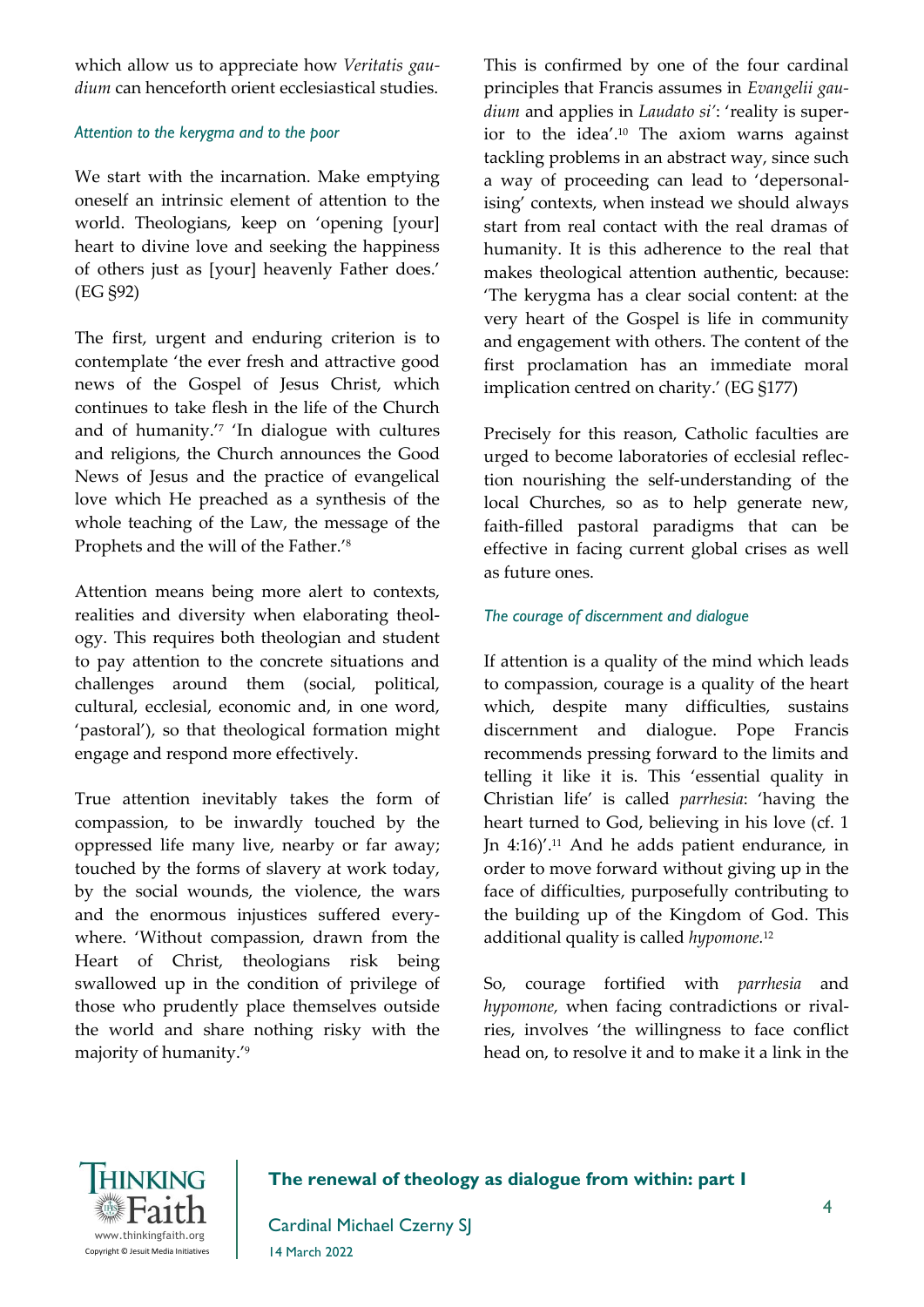chain of a new process', thus acquiring 'a way of making history in a life setting where conflicts, tensions and oppositions can achieve the diversified and life-giving unity. This is not to opt for a kind of syncretism, or for the absorption of one into the other, but rather for a resolution which takes place on a higher plane and preserves what is valid and useful on both sides.' (EG §227-8)

Courage means not shirking the task of fostering the encounter between faith and science, between proclamation and culture, between cultures and religions, even if these sometimes risk disagreement or friction. If *Sapientia Christiana* definitively ratified the council's desire to abandon a certain 'apologetic' defensiveness in the way of approaching theological studies, in *Veritatis gaudium* Pope Francis takes this to a higher kind of awareness: a Church that understands herself as going out, not in a frontal assault on modernity, but in an open dialogue with today's world; unafraid to venture towards 'risky' frontiers; investing energy and resources in seeking points of contact with those who live their lives and human experience 'outside' the visible boundaries of the Church.

This insistence on courage acknowledges that dialogue and discernment are not just techniques or even strategies, but costly engagements which never cease to make the most intrusive kind of demands on us. In fact, profound and sincere discernment accepts the risk of conforming to the will of God, who always puts what is best for his creatures before what is convenient. Learning and practising discernment can include existential, psychological, social, intercultural and moral insights drawn from the human sciences, but nevertheless, always goes further. 'Nor are the Church's sound norms sufficient. We should always remember that discernment is a grace, a gift. Ultimately, discernment leads to the wellspring of undying life: "to know the Father, the only true God, and the one whom he has sent, Jesus Christ (cf. *Jn* 17:3)."'<sup>13</sup>

Dialogue, for its part, bespeaks personal engagement to practise welcome and hospitality, and to promote a culture of encounter.<sup>14</sup> Dialogue is conciliatory, flexible, it takes the last place at the table, it refrains from colonialising. Referring to Babel, where each person could 'not understand what another says' (Genesis 11:7), Pope Francis identifies the really dangerous Babel syndrome: 'when I do not listen to what the other person is saying and think that I know what the other is thinking and is about to say. That is the bane!'<sup>15</sup>

Attention and courage sum up the 'elements and criteria that translate the way in which the Gospel was lived and proclaimed by Jesus and with which it can still be transmitted today by his disciples.'<sup>16</sup> These evangelical criteria for renewal and revival 'emerge from the Second Vatican Council's teaching and the Church's experience in these past decades of having received that teaching in attentive listening to the Holy Spirit and to the deepest needs and most pressing questions of the human family.' (VG §4)

*Cardinal Michael Czerny SJ is Prefect of the Vatican's Dicastery for Promoting Integral Human Development.* 

*This text is adapted from the Chancellor's Lecture delivered at Regis College at the University of Toronto on 19 November 2021 and first published by*  La Civiltà Cattolica *4120 (19 Feb/5 Mar 2022). For valuable assistance in drafting and editing, the author thanks Fr Christian Barone (Sicily) and Mr Robert Czerny (Ottawa).*



## **The renewal of theology as dialogue from within: part I**